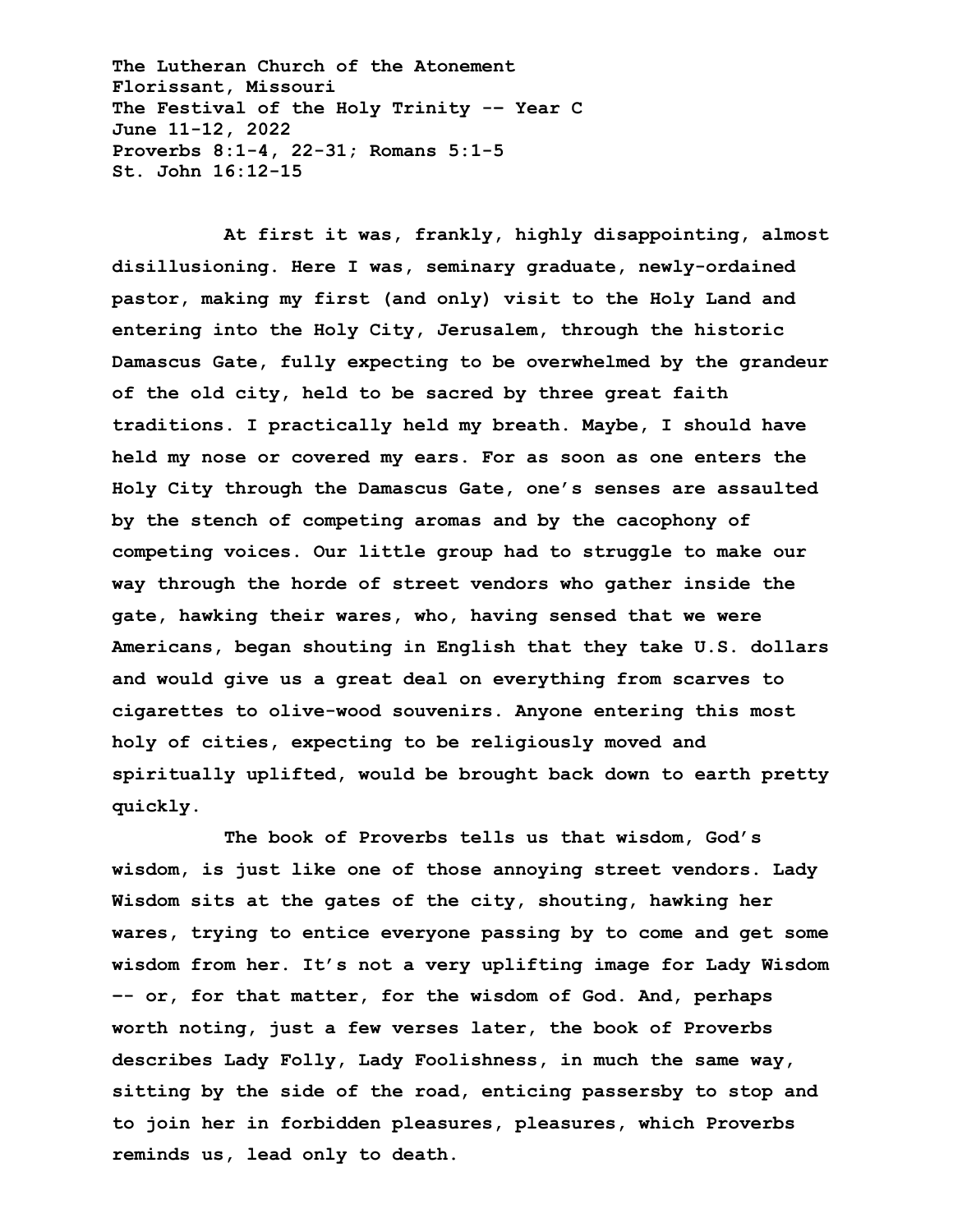**When you get right down to it, the book of Proverbs is all pretty down-to-earth -- and, maybe even a bit disappointing, disconcerting, disillusioning, much like what so many Christian pilgrims experience entering the Holy City for the very first time.**

**Somehow, I fear, both those inside the Church and those outside live with a similar assumption, that experiences of faith should be spiritually uplifting and religiously moving. Now, those inside the Church may long for that, while those outside ridicule it. But, they share the same assumption. That faith, religion, spirituality (call it what you will) should take us to a higher plane. And, so on a Sunday like Trinity Sunday, we can talk about a "unity in trinity" and a "trinity in unity," about a God in three persons, each of which is "uncreated,"..."incomprehensible,"...and "eternal."\* We can make use of our own in-house vocabulary: justification and redemption and sanctification and inspiration and salvation, all of which have precious little meaning outside of these walls.**

**But, somehow, our First Lesson from Proverbs will have none of it. Proverbs refuses to be spiritual or religious or to deal in pious but vague generalities. No, today God's Wisdom is down-to-earth. God's Wisdom meets on the streets, right where we live, competing for our attention, just as it must the other six days of the week. No, in Proverbs, God's Wisdom is personified, presented as Lady Wisdom and given a human face and a human voice -- must as in John's Gospel the "Logos," God's eternal Word, becomes fully human, with a human form and a human voice, as a Jew from the backwater streets of Nazareth.**

**I'm sure some of you are already aware of my discomfort with a word like "spiritual," a generally vague and nebulous word, describing that which is ethereal, intangible, and immaterial. Because, you see, at its heart, the Christian** 

**-2-**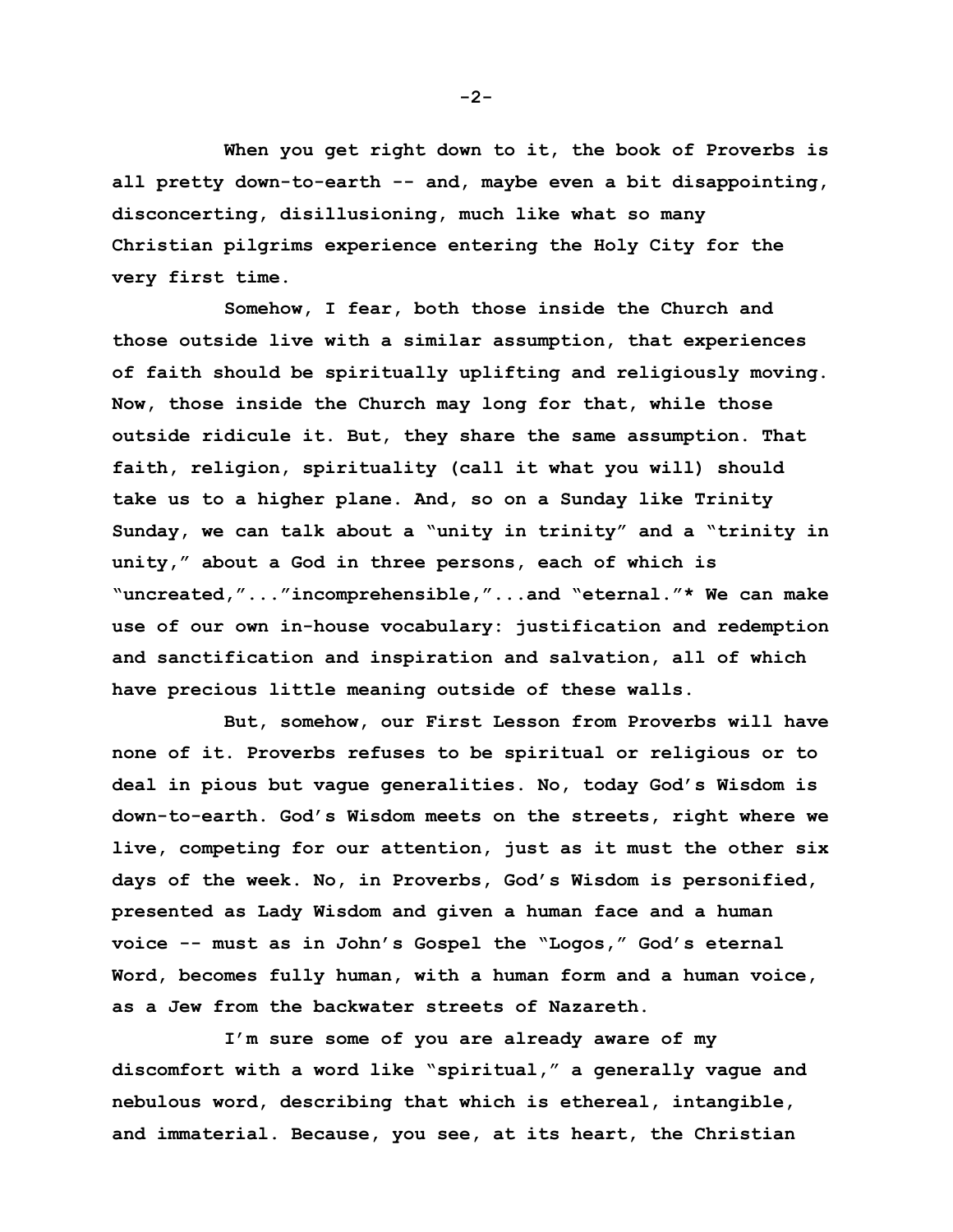**Faith isn't "spiritual." It's "incarnational." God, taking on flesh, moving into our neighborhood, and standing on our street corner, crying out for our attention ad competing for our patronage. And, in truth,** 

**isn't that exactly what happens on, at least, the other six days of the week? God's Wisdom, promising life, when every competing promise leads only to death. God's Wisdom, offering hope, when every competing voice leads only to despair. God's Wisdom, providing healing and restoration, when every competing voice would drive us only to guilt and to shame. In the great marketplace of ideas, filled with competing promises and alluring propositions, Lady Wisdom, God's Wisdom, calls out to each one of us, as we pass by.**

**No, in today's First Lesson from Proverbs, God's Wisdom refuses to be reduced to some intellectual concept or relegated to some vague "spiritual" verbage. God's Wisdom doesn't wait for you to discover her at some mountaintop retreat or in the deep recesses of private contemplation or through some arcane religious rituals or practices. Lady Wisdom is right here, looking for us and meeting us on the streets where we live.**

**Bishop Will Willimon writes that "any religion that keeps religion safely relegated away to the exclusively 'spiritual' isn't much of a religion at all." The bishop then goes on to quote a rabbi friend of his who is even more down-toearth: "Any religion that doesn't tell you what to do with your pots and pans and with your genitals isn't worth your time!"\*\***

**Well, his rabbi friend stands in the great tradition of Lady Wisdom. God's Wisdom is practical and down-to-earth, not some highfalutin Greek philosophical ideal. Wisdom is about how we go about our business in a world of competing promises and conflicting propositions. Wisdom is about finding God's peace, when everything and everyone is screaming for our attention.** 

**-3-**